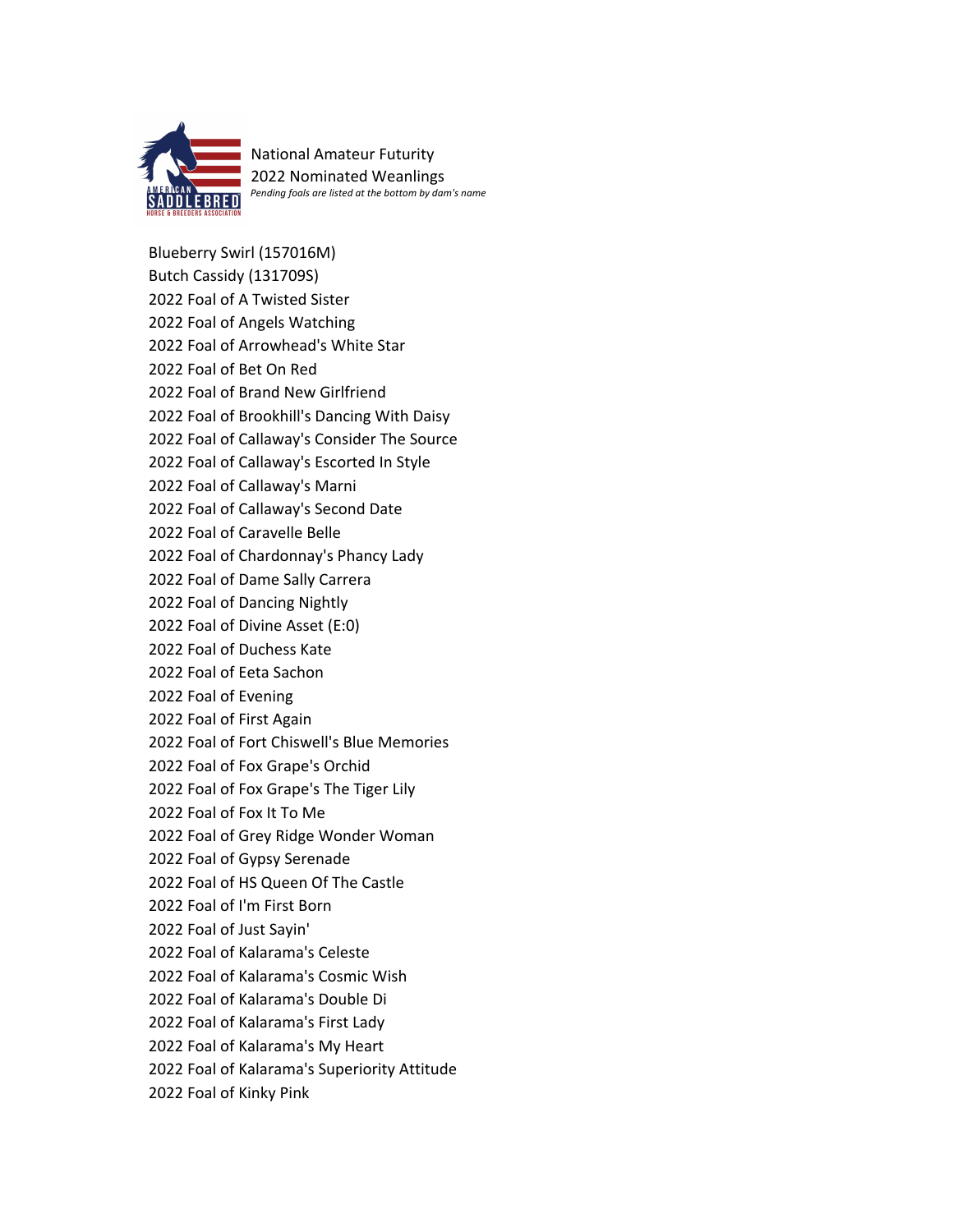2022 Foal of Lady London 2022 Foal of Lady Of Solitude 2022 Foal of Love Reflected 2022 Foal of Love's Precious One 2022 Foal of Madeira's Lady Of Darkness 2022 Foal of Mahvalous In Black 2022 Foal of Maleficent 2022 Foal of Memories Of Vegas 2022 Foal of Memories' Alexandria 2022 Foal of Memory Lane's Diana 2022 Foal of Miss Cosmopolitan 2022 Foal of Miss Cosmopolitan (E:0) 2022 Foal of Miss Cosmopolitan (E:1) 2022 Foal of Misty's Ginger 2022 Foal of Monnington Debonair 2022 Foal of Monnington Smart Lady 2022 Foal of Monnington Woman's Got Rhythm 2022 Foal of My Girl Next Door 2022 Foal of My Pretty Lady 2022 Foal of My Pretty Lady (E:0) 2022 Foal of My Royale Highness 2022 Foal of Nut Too Sweet 2022 Foal of Nutasha 2022 Foal of Nuttin But Elegant 2022 Foal of One Great Love 2022 Foal of Our Caneel Bay 2022 Foal of Our Jack O'Lene 2022 Foal of Our NoBelle Prize 2022 Foal of Peach Gallette 2022 Foal of Polly In Your Pocket 2022 Foal of Riverdreams Moulin Rouge 2022 Foal of Ro & Me's Lady Hawk 2022 Foal of Roberta Belle 2022 Foal of Roselane's Dancing For Dollars 2022 Foal of Roselane's Miss Loretta 2022 Foal of Roselane's Silver Spool 2022 Foal of Say Yes To The Dress 2022 Foal of Sedgefield's Leading Lady 2022 Foal of SH Carl's Sweetness 2022 Foal of She's Going Places 2022 Foal of Show Treat 2022 Foal of Silhouette's Easter Renaissance 2022 Foal of Something About Amelia 2022 Foal of Sorority Girl 2022 Foal of Steel The Fizz